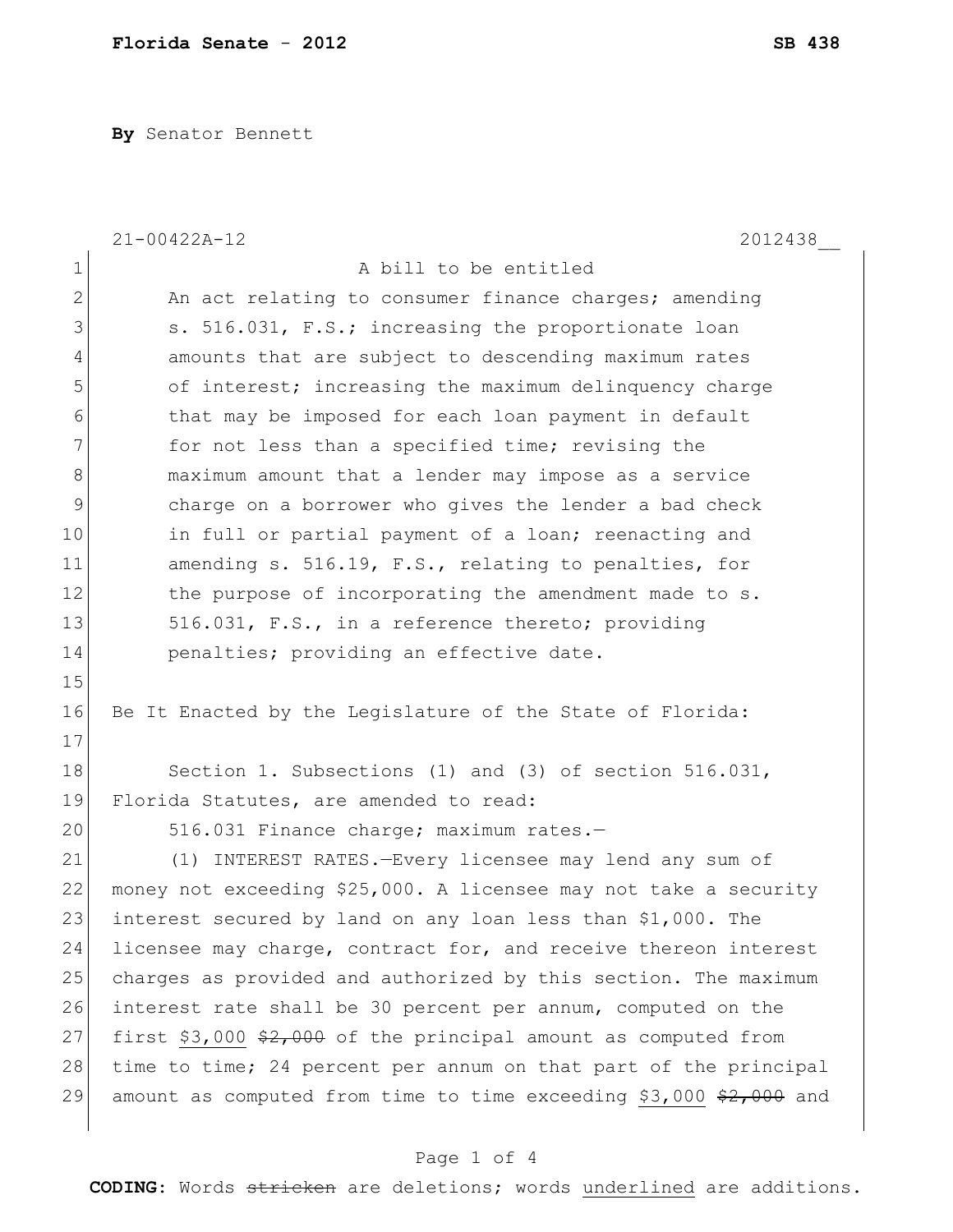30 not exceeding \$4,000  $\frac{1}{2}$ , 000; and 18 percent per annum on that part of the principal amount as computed from time to time exceeding \$4,000  $\frac{23,000}{7}$  and not exceeding \$25,000. The original principal amount as used in this section shall be the same amount as the amount financed as defined by the federal Truth in Lending Act and Regulation Z of the Board of Governors of the Federal Reserve System. In determining compliance with the

37 statutory maximum interest and finance charges set forth herein, 38 the computations utilized shall be simple interest and not add-39 on interest or any other computations. When two or more interest 40 rates are to be applied to the principal amount of a loan, the 41 licensee may charge, contract for, and receive interest at that 42 single annual percentage rate which if applied according to the 43 actuarial method to each of the scheduled periodic balances of 44 principal would produce at maturity the same total amount of 45 interest as would result from the application of the two or more 46 rates otherwise permitted, based upon the assumption that all 47 payments are made as agreed.

21-00422A-12 2012438\_\_

48 (3) OTHER CHARGES.—

49 (a) In addition to the interest, delinquency, and insurance 50 charges herein provided for, no further or other charges or 51 amount whatsoever for any examination, service, commission, or 52 other thing or otherwise shall be directly or indirectly 53 charged, contracted for, or received as a condition to the grant 54 of a loan, except:

55 1. An amount not to exceed \$25 to reimburse a portion of 56 the costs for investigating the character and credit of the 57 person applying for the loan;

58 2. An annual fee of \$25 on the anniversary date of each

## Page 2 of 4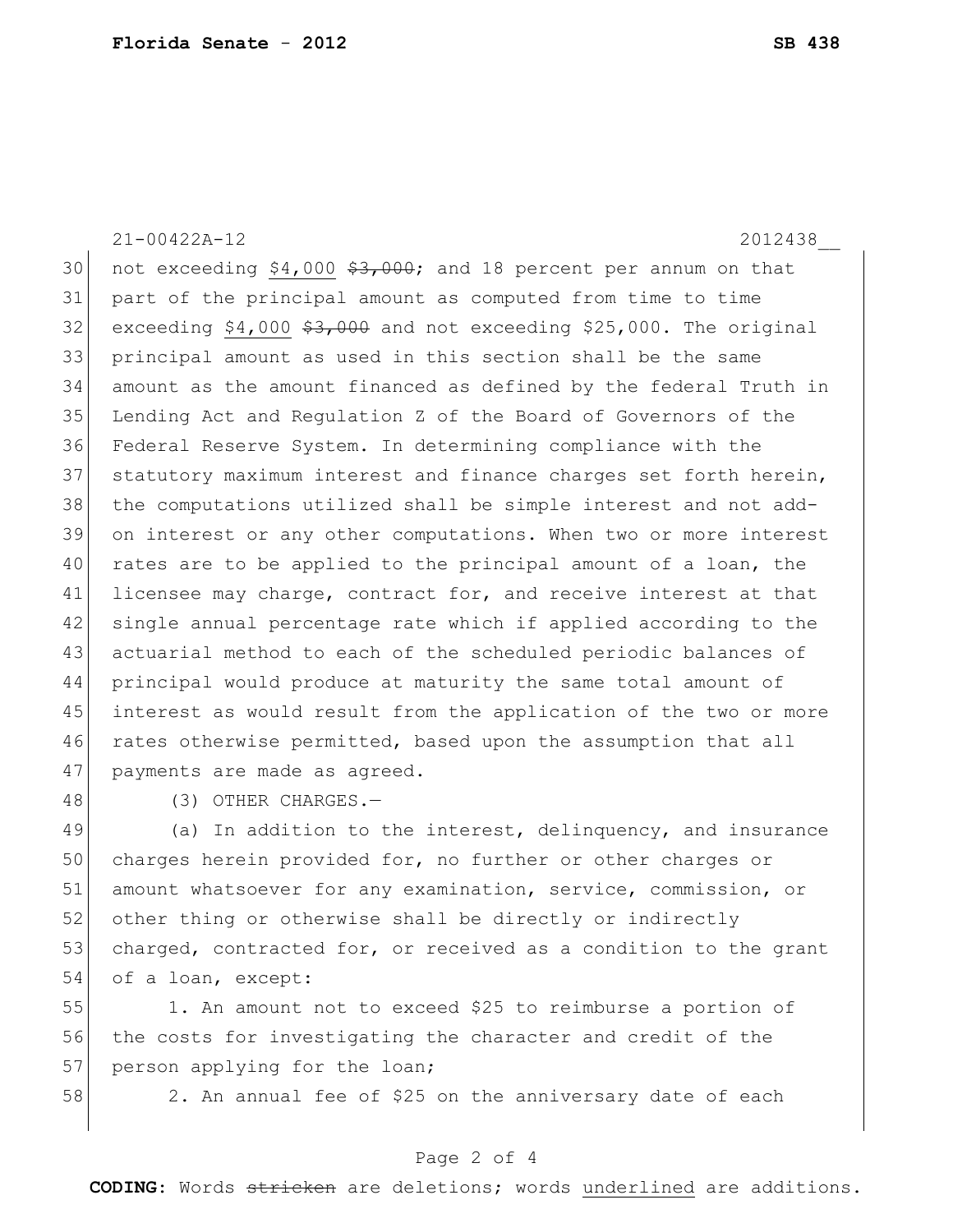|    | 2012438<br>$21 - 00422A - 12$                                    |
|----|------------------------------------------------------------------|
| 59 | line-of-credit account;                                          |
| 60 | 3. Charges paid for brokerage fee on a loan or line of           |
| 61 | credit of more than \$10,000, title insurance, and the appraisal |
| 62 | of real property offered as security when paid to a third party  |
| 63 | and supported by an actual expenditure;                          |
| 64 | 4. Intangible personal property tax on the loan note or          |
| 65 | obligation when secured by a lien on real property;              |
| 66 | 5. The documentary excise tax and lawful fees, if any,           |
| 67 | actually and necessarily paid out by the licensee to any public  |
| 68 | officer for filing, recording, or releasing in any public office |
| 69 | any instrument securing the loan, which fees may be collected    |
| 70 | when the loan is made or at any time thereafter;                 |
| 71 | 6. The premium payable for any insurance in lieu of              |
| 72 | perfecting any security interest otherwise required by the       |
| 73 | licensee in connection with the loan, if the premium does not    |
| 74 | exceed the fees which would otherwise be payable, which premium  |
| 75 | may be collected when the loan is made or at any time            |
| 76 | thereafter;                                                      |
| 77 | 7. Actual and reasonable attorney's fees and court costs as      |
| 78 | determined by the court in which suit is filed;                  |
| 79 | 8. Actual and commercially reasonable expenses of                |
| 80 | repossession, storing, repairing and placing in condition for    |
| 81 | sale, and selling of any property pledged as security; or        |
| 82 | 9. A delinquency charge not to exceed \$15 \$10 for each         |
| 83 | payment in default for a period of not less than 10 days, if the |
| 84 | charge is agreed upon, in writing, between the parties before    |
| 85 | imposing the charge.                                             |
| 86 |                                                                  |
| 87 | Any charges, including interest, in excess of the combined total |

## Page 3 of 4